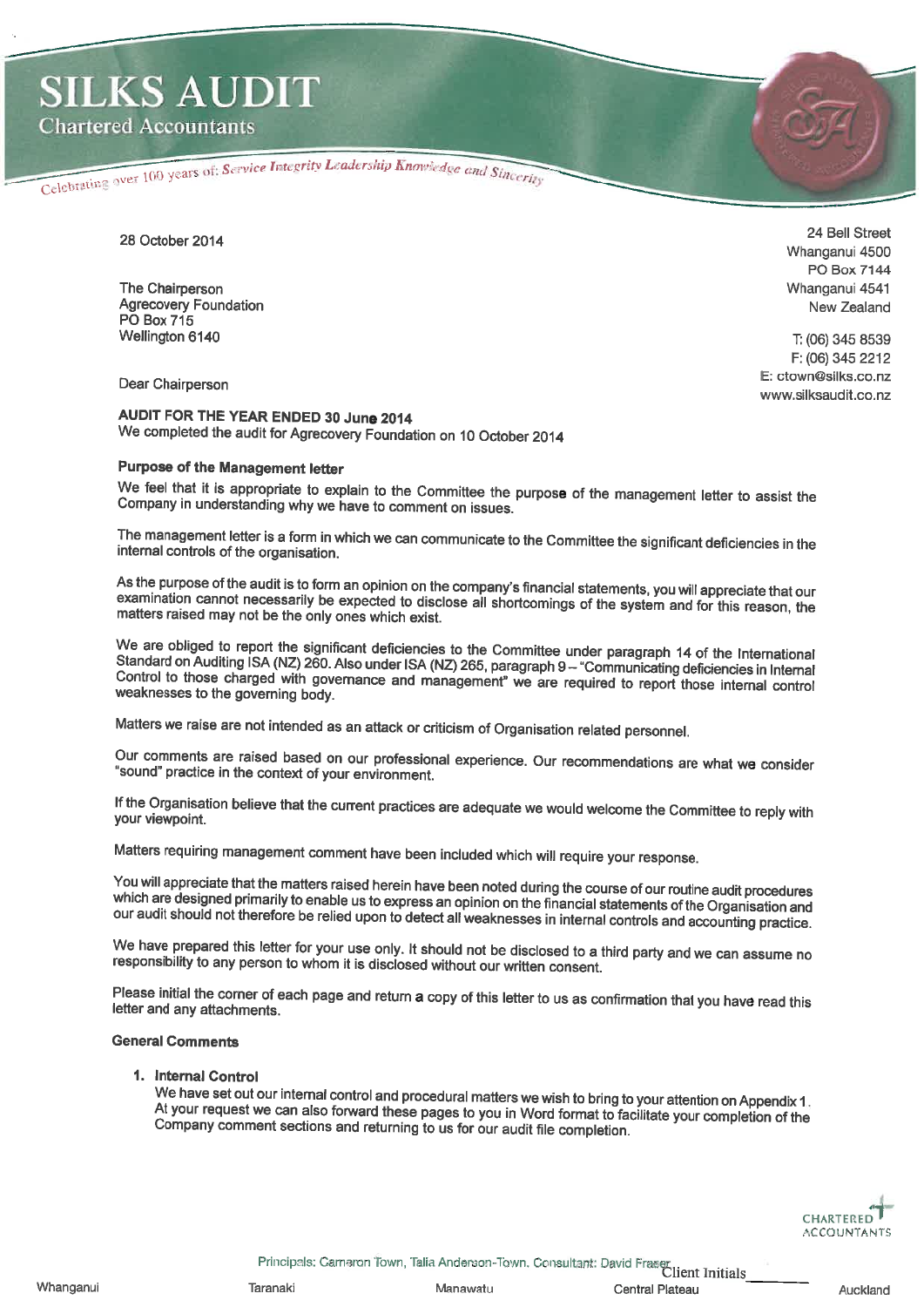# 2. Communications

| <b>Standard</b>                                                             | <b>Our Response</b>                                                                                                                                                                                                                           |
|-----------------------------------------------------------------------------|-----------------------------------------------------------------------------------------------------------------------------------------------------------------------------------------------------------------------------------------------|
| Auditors responsibility under General Accepted Auditing<br><b>Standards</b> | We are responsible for the completion of an audit in accordance with the<br>International Standard on Auditing (New Zealand). The detailed terms<br>are included in our letter of engagement signed off by the Board at our<br>previous audit |
| Significant accounting policies                                             | We had read the accounting policies and are satisfied that these comply<br>with the relevant accounting standards.                                                                                                                            |
| Management judgments and accounting estimates                               | No management judgment or accounting estimate issues identified.                                                                                                                                                                              |
| <b>Significant matters</b>                                                  | No significant matters identified.                                                                                                                                                                                                            |
| Disagreements with management                                               | No disagreements were had with management.                                                                                                                                                                                                    |
| Difficulties encountered during the audit                                   | No difficulties were encountered during the audit.                                                                                                                                                                                            |
| Independence                                                                | There were no independence issues identified between the Silks Audit<br>employees and/or spouses of those employees and the governing body.                                                                                                   |
| Independence - "other services"                                             | We can confirm no other services were provided to the entity during the<br>course of the audit                                                                                                                                                |
| Laws and Regulations                                                        | The organisation has confirmed that the governing body have complied<br>with all necessary laws and regulations. We did not identify any<br>significant breaches.                                                                             |
| Fraud or Illegal Acts                                                       | From our enquiries with management and our audit testing we have not<br>become aware of any significant fraudulent or illegal acts during the<br>period.                                                                                      |
| Deficiencies in internal control                                            | As reported in the internal control section above.                                                                                                                                                                                            |
| Accumulation of unadjusted errors                                           | We can confirm that all audit adjustments identified have been adjusted<br>for in the financial statements.                                                                                                                                   |
|                                                                             | We can confirm that there is no accumulation of unadjusted errors which<br>would impact on the financial statements                                                                                                                           |

Should you wish to discuss any of the points raised please do not hesitate to contact us.

We would like to thank you and your staff for the co-operation and assistance provided to us during the course of the 2014 audit.

Yours faithfully SILKS AUDIT Chartered Accountants

me to it learn

**Cameron Town Chartered Accountant Certificate of Public Practice**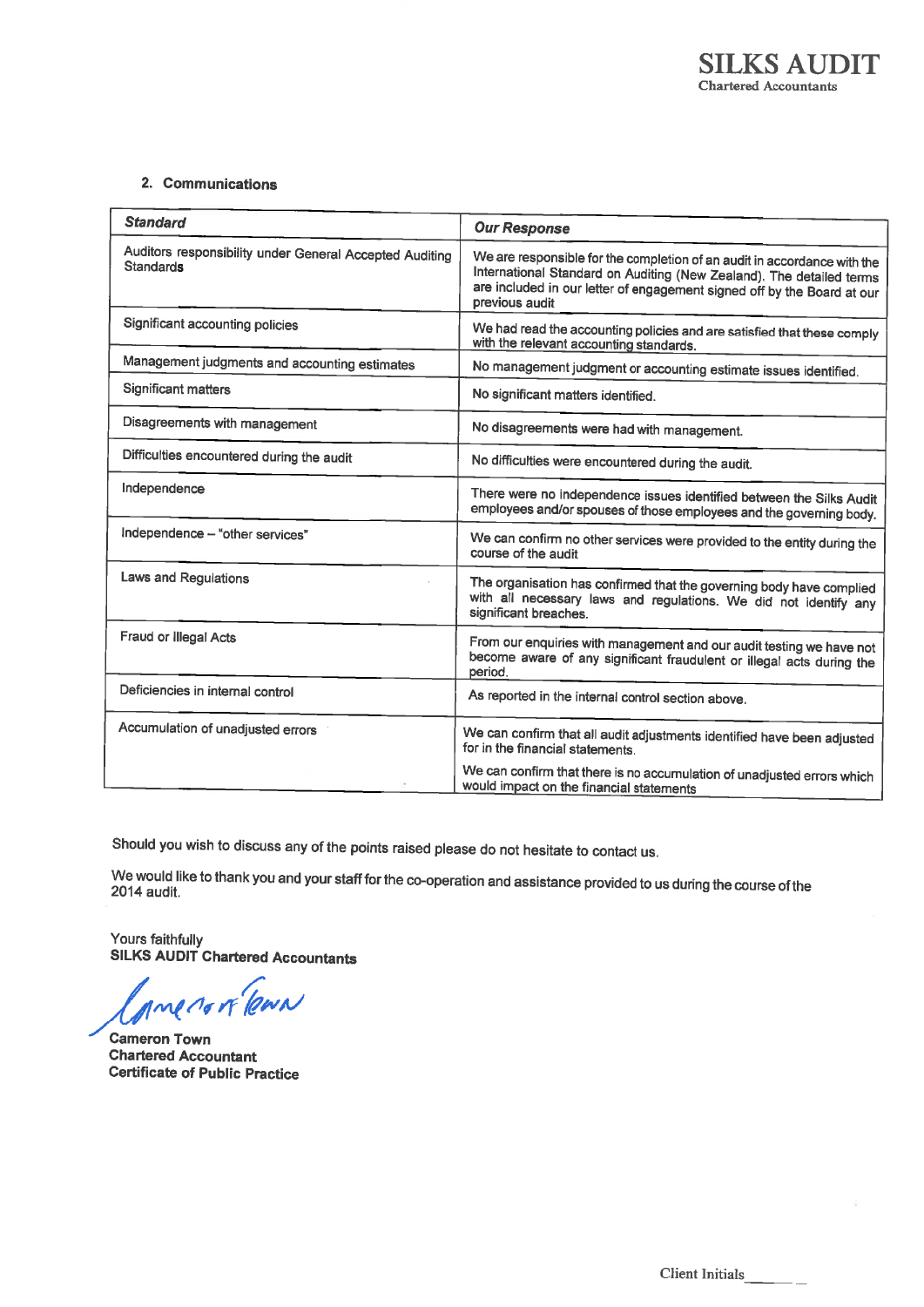## **APPENDIX 1**

## **Prior Years Matters**

We are pleased to note the following matters raised in last years review engagement management letter have been addressed satisfactorily (per last years' paragraph heading).

- Authorisation of Invoices for Payment
- Internet Banking

We note the following matters raised do not appear to have been addressed. Because we feel that they are important to effective internal control within your accounting system we repeat them for your due consideration. If you have good reason for not wishing to adopt these matters would you please advise us in writing of the reasons for your decisions. This written response should be tabled at a meeting and minuted.

- Minutes
- $-$  GST

#### **MINUTES**

#### **Observation**

We noted that from our review of the copies of the minutes provided to our office that they have not all been signed and dated by the chairperson.

#### Recommendation

It is likely the originals have been duly signed but if not we recommend that the Chairperson signs the last page of the minutes to verify the accuracy of the discussions and resolutions, which took place, and to confirm the authenticity of the minutes. This procedure is normally carried out at the next meeting.

#### **Incorporation's Comment**

**GST** 

Observation We noted on review of the GST returns that the GST is not aligned with balance date.

## Recommendation

We recommend that you contact the IRD to align the GST with your balance date.

## **Incorporation's Comment**

**General Ledger Coding** 

# **Observation** We were unable to sight on all invoices which general ledger code the expenditure was posted to.

#### Recommendation

We recommend the general ledger code be written on the invoice itself to provide a clear audit trail.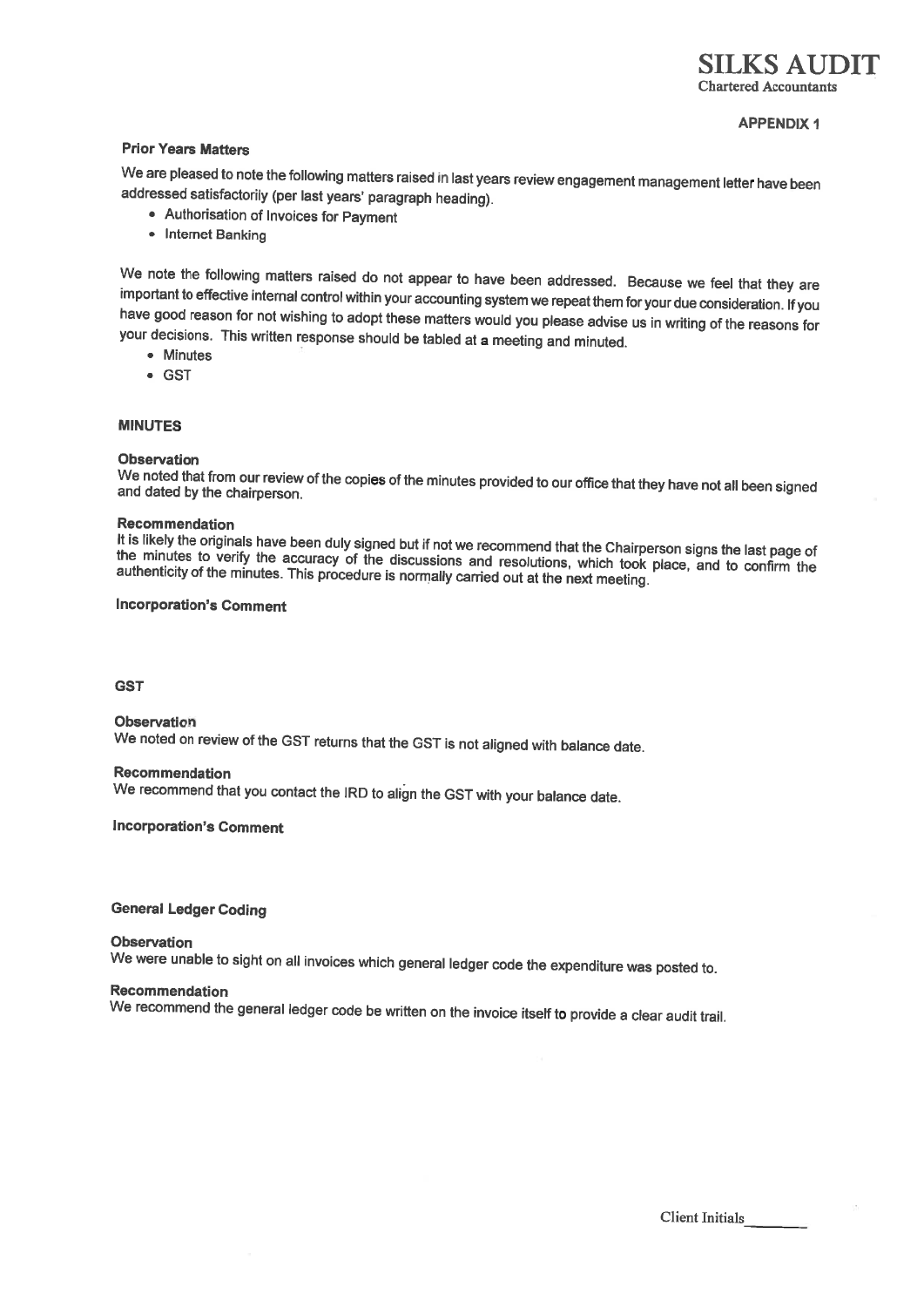## **Agrecovery Foundation Statement of Financial Performance for the year ending 30 June 2014**

|                                    |             | 2014      | 2013      |
|------------------------------------|-------------|-----------|-----------|
|                                    | <b>Note</b> |           |           |
| Operating revenue                  | 2           | 1,585,586 | 1,332,195 |
| Operating expenses                 | 3           | 1,323,901 | 1,272,631 |
| Net Surplus/(deficit) for the year |             | 261,685   | 59,564    |

**Agrecovery Foundation Statement of Movements in Equity for the year ending 30 June 2014**

|                                                  | 2014<br>\$       | 2013<br>\$                         |
|--------------------------------------------------|------------------|------------------------------------|
| Equity at beginning of year                      | 490,427          | 430,863                            |
| Net Surplus/(deficit) for the year<br>Adjustment | 261,685<br>(311) | 59,564<br>$\overline{\phantom{a}}$ |
| Equity at the end of the year                    | 751,801          | 490,427                            |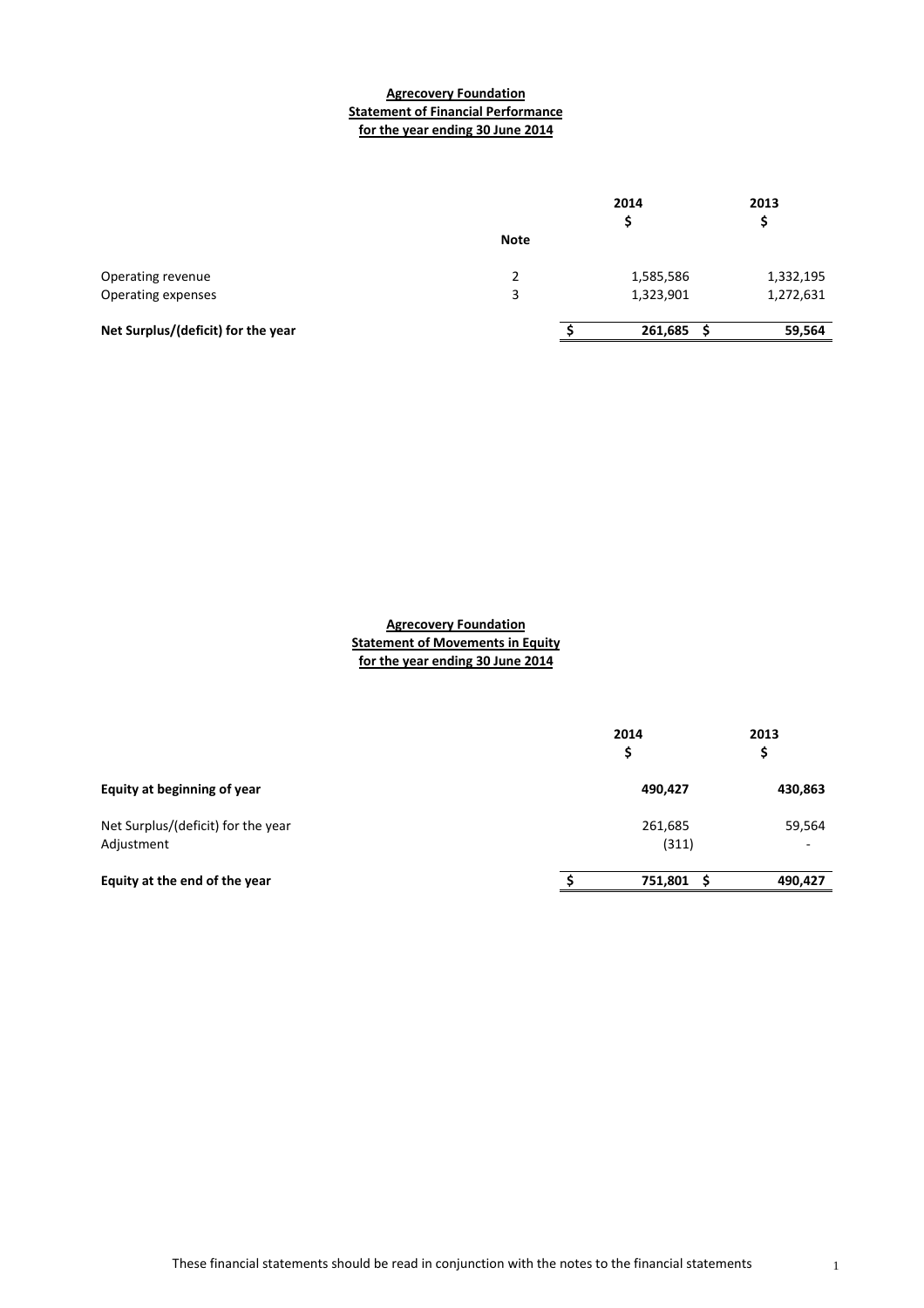## **Statement of Financial Position as at 30 June 2014 Agrecovery Foundation**

| <b>Current Assets</b>            | <b>Note</b> | 2014<br>\$                           | 2013<br>\$ |
|----------------------------------|-------------|--------------------------------------|------------|
| Cash & cash equivalents          | 4           | 762,026                              | 457,780    |
| Trade and other receivables      | 5           | 167,282                              | 189,171    |
| <b>Total Current Assets</b>      |             | 929,308                              | 646,951    |
| <b>Less Current Liabilities</b>  |             |                                      |            |
| Trade creditors                  |             | 138,150                              | 117,893    |
| GST payable                      |             | 39,357                               | 38,630     |
| <b>Total Current Liabilities</b> |             | 177,507                              | 156,523    |
| <b>Net Assets</b>                |             | $\ddot{\bm{\zeta}}$<br>Ŝ.<br>751,801 | 490,428    |
| <b>Represented by</b>            |             |                                      |            |
| <b>Total Equity</b>              |             | \$<br>\$<br>751,801                  | 490,427    |

Chairman

rilan L  $\overline{\mathcal{L}}$ Trustee

10 October 2014<br>Date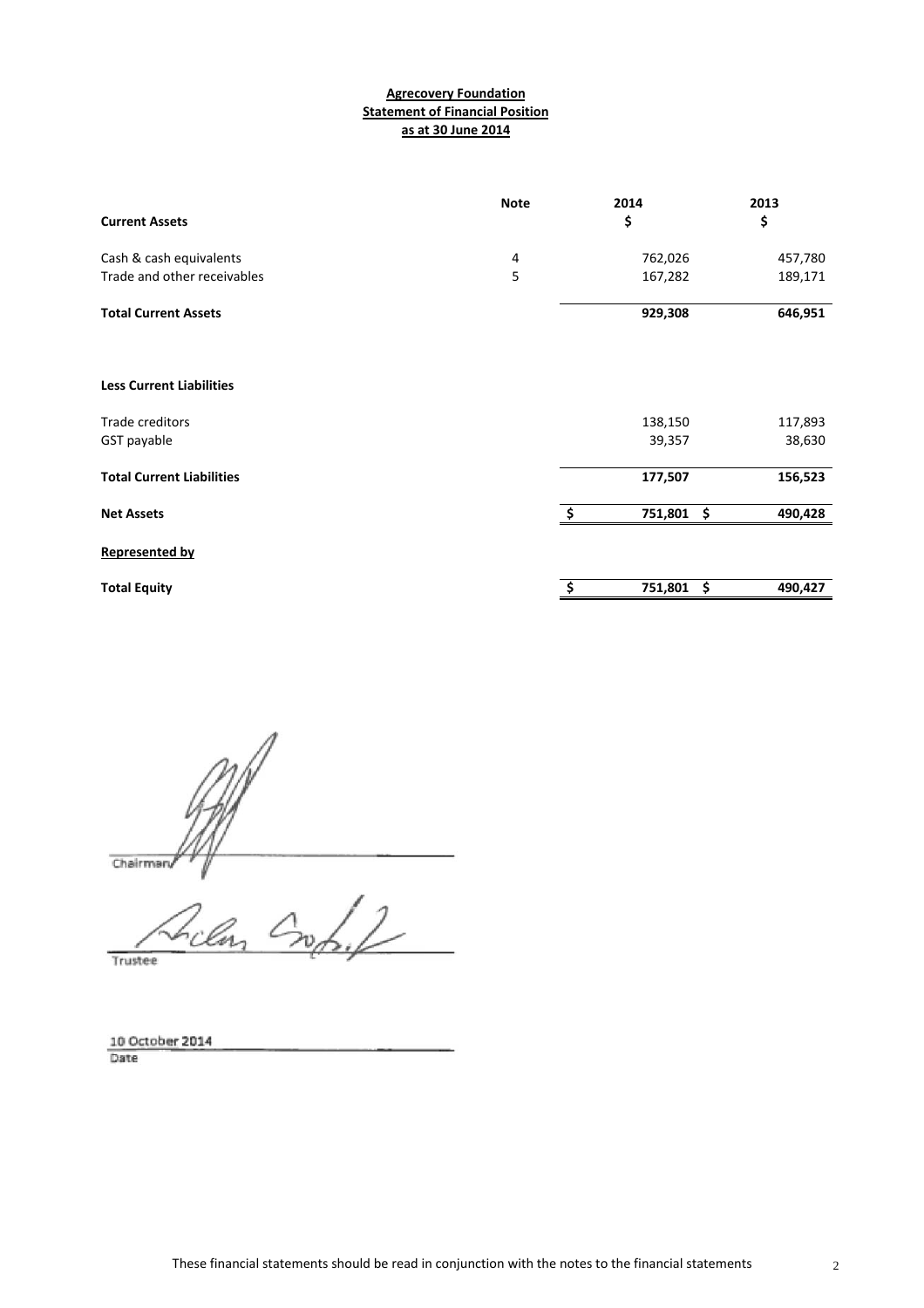#### **Agrecovery Foundation Notes to and forming part of the Financial Statements for the year ending 30 June 2014**

## **1) STATEMENT OF ACCOUNTING POLICIES**

#### **a) Reporting Entity**

Agrecovery Foundation is a not for profit entity incorporated on May 2006 under the Charitable Trusts Act 1957 and since re-registered under the Charities Act 2005. The Foundation has been developed by a coalition of major grower groups, industry parties and local and central government to provide a solution to the problem of waste agrichemical containers, chemicals and wraps.

## **b) Basis of Preparation**

Statement of Compliance

The financial statements have been prepared in accordance with New Zealand Generally Accepted Accounting Practice (NZ GAAP).

The accrual basis of accounting has been used unless otherwise stated and the financial statements are prepared on a going concern basis.

Change in Accounting Policies

The accounting policies adopted are consistent with those of the previous financial year.

#### **c) Significant Accounting Policies**

The significant accounting policies used in the preparation of these financial statements are set out below; they have been applied consistently to all years presented in these financial statements.

#### Cash and Cash Equivalents

Cash and cash equivalents include cash in hand, deposits held on call with banks, and other short term highly liquid investments with original maturities of three months or less, and bank overdrafts.

#### Financial Instruments

Financial instruments are comprised of trade debtors and other receivables, cash and cash equivalents and other financial instruments, trade creditors and other payments, borrowings and other financial liabilities.

Financial assets and liabilities are recognized initially at fair value plus transaction costs, except for those carried at fair value through the profit and loss, which are measured at fair value.

#### Loans and receivables

Loans and receivables are financial assets with fixed or determinable payments that are not quoted in an active market. After initial recognition these are measured at amortised cost using the effective interest method, less provision for impairment. The Foundation's cash and cash equivalent, trade and other receivables fall into this category of financial instruments.

#### Revenue

Revenue is recognized to the extent that it is probable that the economic benefit will flow to the council and revenue can be reliably measured. Revenue is measured at the fair value of consideration received.

The following specific recognition criteria must be met before revenue is recognized.

#### Levies Income

Income is recognised when the customer determines the level of levy to be paid to the Foundation. Generally levies are paid every quarter in arrears and are recorded when known.

## Interest Income

Interest income is recognized as it accrues using the effective interest method.

#### Donations and Grants

Donations and grant income is recognized as revenue when received and all associated obligations have been met. Where grants have been given for a specific purpose, or with conditions attached, income is not recognized until agreed upon services and conditions have been satisfied.

#### Goods and Services Tax

These financial statements have been prepared on a GST exclusive basis. Accounts Receivable and Accounts Payable are reported on a GST inclusive basis.

#### Income Tax

Agrecovery Foundation has full charitable status under sections CW 41 and CW 42 of the Income Tax Act 2007 and accordingly is not liable for Income tax.

## Differential Reporting

Agrecovery Foundation qualifies for differential reporting on the basis of size and public accountability. Agrecovery Foundation has applied all differential reporting exemptions.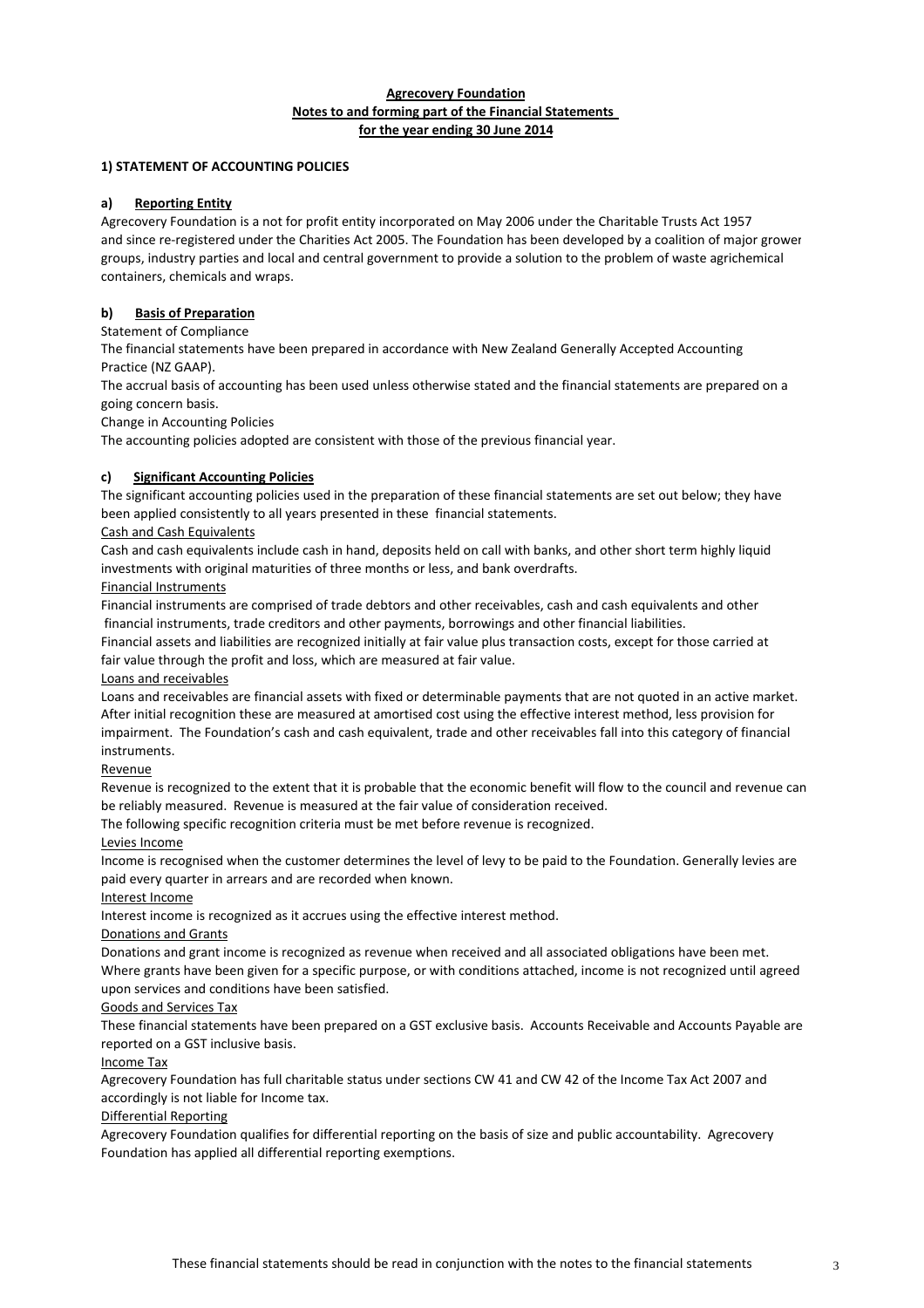## **Agrecovery Foundation Notes to the Financial Statements for the year ended 30 June 2014**

|                                                      | 2014               | 2013               |
|------------------------------------------------------|--------------------|--------------------|
| 2) Operating Revenue includes:                       | \$                 | \$                 |
| Levies                                               | 1,481,565          | 1,264,542          |
| Sale of Recovered Container Plastic                  | 90,670             | 59,331             |
| Sale of Labels                                       | 102                | 290                |
| Interest                                             | 13,249             | 8,032              |
|                                                      |                    |                    |
|                                                      | 1,585,586          | 1,332,195          |
|                                                      |                    |                    |
| 3) Operating Expenses include:                       | 2014               | 2013               |
|                                                      | \$                 | \$                 |
| Audit Fee                                            | 2,750              | 2,750              |
| <b>Annual Report</b>                                 | 3,300              | 3,300              |
| FFNZ Management fees                                 | 80,000             | 73,006             |
| Legal                                                | 9,800              | 2,526              |
| <b>Travel Expenses</b>                               | 9,325              | 8,315              |
| Agrecovery Programme Costs 3r Expenses               | 1,217,144          | 1,179,173          |
| <b>Other Operating Expenses</b>                      | 1,582              | 3,562              |
|                                                      | 1,323,901          | 1,272,631          |
|                                                      |                    |                    |
|                                                      |                    |                    |
| 4) Cash & Cash Equivalents                           | 2014               | 2013               |
|                                                      | \$                 | \$                 |
| <b>BNZ-Cheque Account</b><br><b>BNZ-Call Account</b> | 33,480             | 56,351<br>251,429  |
|                                                      | 572,683            |                    |
| <b>BNZ-Term Deposits</b>                             | 155,863<br>762,026 | 150,000<br>457,780 |
|                                                      |                    |                    |
| 5) Trade and other Receivables                       | 2014               | 2013               |
|                                                      | \$                 | \$                 |
| Accounts receivable                                  | 165,056            | 188,776            |
| <b>Accrued interest</b>                              | 356                | 395                |
| Prepaid Expenditure                                  | 1,870<br>167,282   | 189,171            |
|                                                      |                    |                    |
| 6) Fee Paid to Auditors                              | 2014               | 2013               |
|                                                      | \$                 | \$                 |
| Silks Audit                                          |                    |                    |
| - For audit services                                 | 2,750              | 2,600              |
| <b>Grant Thornton 2012</b>                           | 2,750              | 2,600              |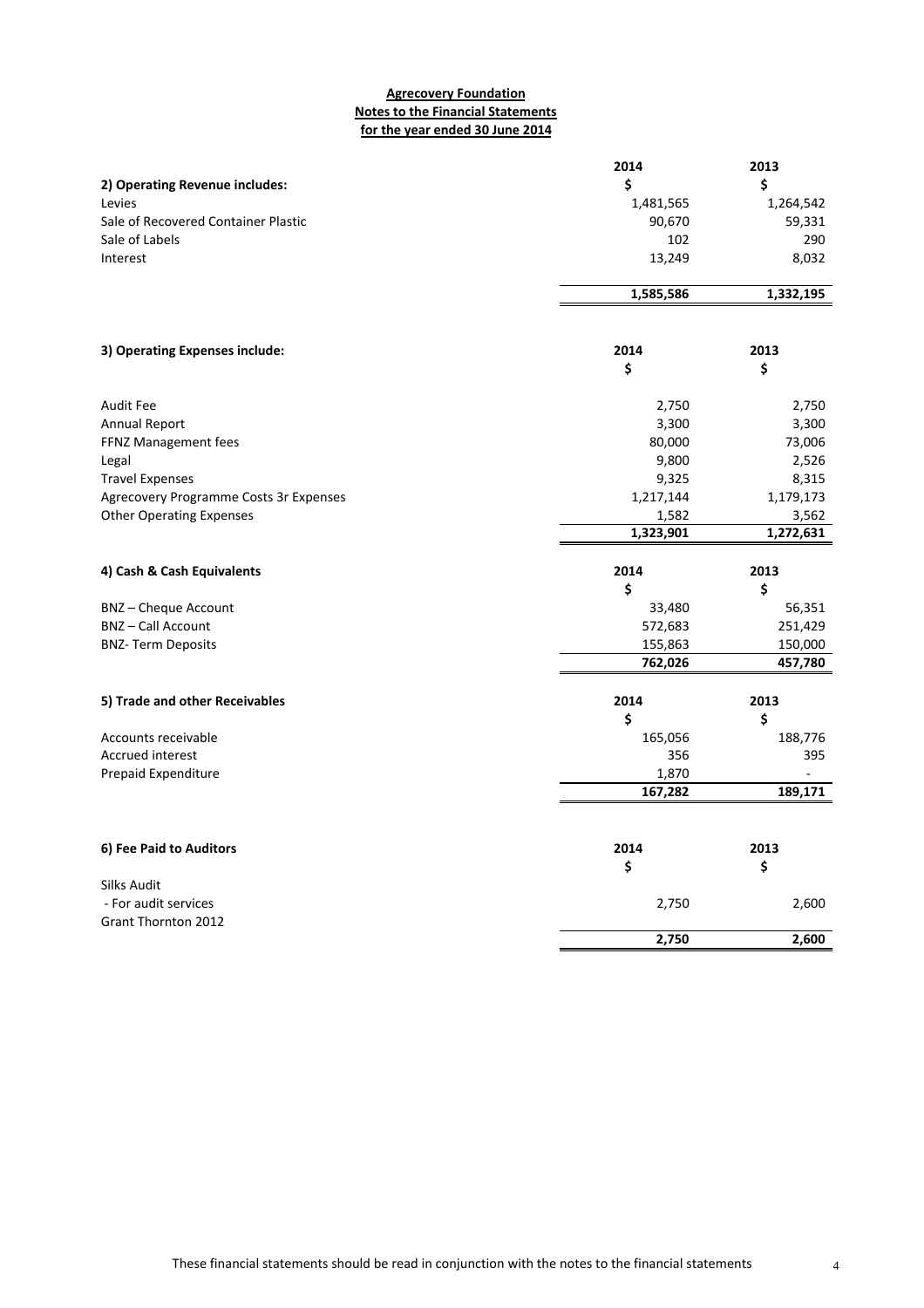## **Agrecovery Foundation Notes to the Financial Statements for the year ended 30 June 2014**

#### **7) Impact of adopting Not‐for‐Profit Public Benefit Entities (NFP PBE) Standards**

The new Accounting Standards Framework is currently being developed and implemented in stages by the External Reporting Board (XRB). The Trust is eligible to continue to apply 'Old GAAP' as it does not have public accountability and it is not large as defined in XRB A1 Application of Accounting Standards. Under the new Accounting Standards Framework, the Trust will have to transition to the new Not‐for‐Profit Public Benefit Entities (NFP PBE) Standards, that will be based on International Public Sector Accounting Standards (IPSAS). The effective date for the new NFP PBE Standards is expected to be for reporting periods beginning on or after 1 April 2015. Therefore, the Trust will have to prepare its financial statements in accordance with the new NFP PBE Standards for the first time for the annual period ending 30 June 2016. The Trust has not been able to determine the impact of this transition as the new NFP PBE Standards are currently being developed by the XRB .

#### **8) Related Party**

During the year to 30 June 2014, the Trust paid administration fees to Federated Farmers of New Zealand Incorporated for the use of their premises and fixed assets and for administration services. The Trust paid a management fee of \$80,000 for administration services.

#### **9) Commitments and contingencies**

There were no commitments or contingencies as at balance date (2013: Nil).

#### **10) Events Occurring After Balance Date**

There are no subsequent events requiring disclosure in or adjustment to the financial statements for the year ended 30 June 2014.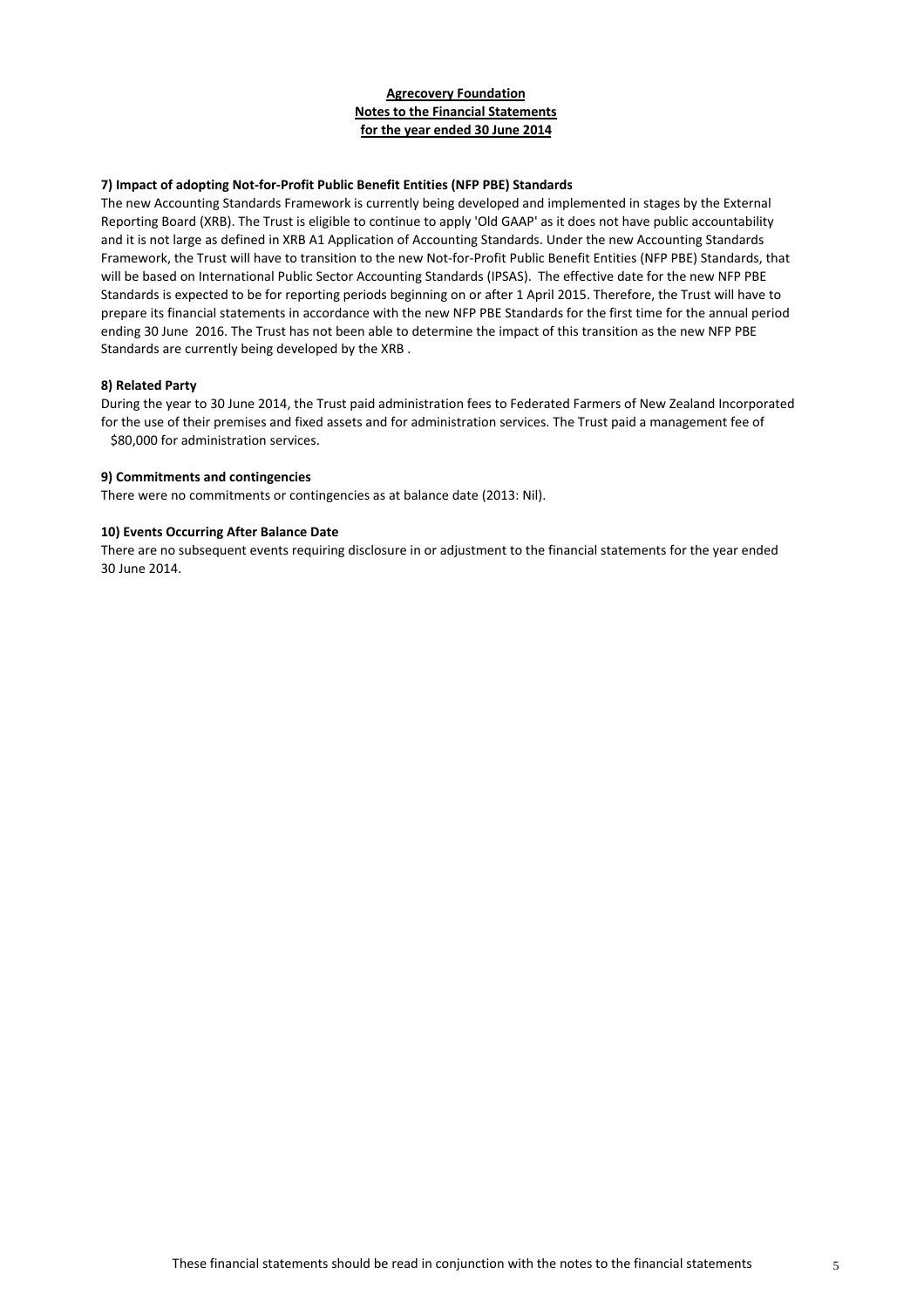## **Agrecovery Foundation Supplementary Schedule to the Financial Statements for the year ended 30 June 2014**

| <b>Appendix 1</b>                                                |           |           |
|------------------------------------------------------------------|-----------|-----------|
|                                                                  | 2014      | 2013      |
| <b>Operating Revenue</b>                                         | \$        | \$        |
| Levies                                                           | 1,481,565 | 1,264,542 |
| Sale of Recovered Container Plastic                              | 90,670    | 59,331    |
| Sale of Labels                                                   | 102       | 290       |
| Interest                                                         | 13,249    | 8,032     |
|                                                                  |           |           |
| <b>Total Revenue</b>                                             | 1,585,586 | 1,332,195 |
|                                                                  |           |           |
| <b>Operating Expenses</b>                                        | 2014      | 2013      |
|                                                                  | \$        | \$        |
| <b>Agrecovery Programme Operations Base Cost</b>                 |           |           |
| Programme Manager Fee                                            | 259,683   | 234,842   |
| Sales & Marketing Management                                     | 125,657   | 158,265   |
| Advertising in industry publications                             | 24,410    | 11,150    |
| Media, PR & Monitoring                                           | 4,814     | 4,669     |
| Design & Photography                                             | 5,780     | 6,070     |
| Printing & Reproduction                                          | 4,100     | 14,379    |
| Collection Site Support & Promotion                              | 36,145    | 28,940    |
| Signage                                                          | 2,400     | 1,200     |
| Industry Event Support                                           | 15,512    | 15,450    |
| General (excluding booking system)                               | 27,983    | 12,987    |
| Office admin and Booking System                                  | 61,214    | 69,071    |
| Commission                                                       |           | 4,015     |
| <b>Total Agrecovery Programme Operations Base Costs</b>          | 567,698   | 561,038   |
|                                                                  |           |           |
| <b>Containers, Site Costs, Compliance and Driver Costs</b>       |           |           |
| Operations management                                            | 100,522   | 100,788   |
| North island/South island Coordination                           | 113,975   | 115,260   |
| Agrecovery truck driver                                          | 87,118    | 85,439    |
| Container site costs                                             | 18,474    | 24,353    |
| <b>Total Containers, Site Costs, Compliance and Driver Costs</b> | 320,089   | 325,841   |
| <b>Recovery Truck and Shredder Unit Costs</b>                    |           |           |
| Use of Assets                                                    | 32,637    | 38,071    |
| Running costs                                                    | 48,466    | 48,100    |
| Improvements Shredder Unit                                       | 26,799    |           |
| <b>Total Recovery Truck and Shredder Unit Costs</b>              | 107,902   | 86,171    |
| <b>Shipping Container network Costs</b>                          |           |           |
| Capital Recovery                                                 | 32,400    | 37,200    |
| R&M on Network                                                   | 13,500    | 31,500    |
| <b>Improvements Container Network</b>                            | 16,000    | 12,000    |
| Transporting to Site                                             | 6,699     |           |
|                                                                  |           |           |
| <b>Total Shipping Container Network Costs</b>                    | 68,599    | 80,700    |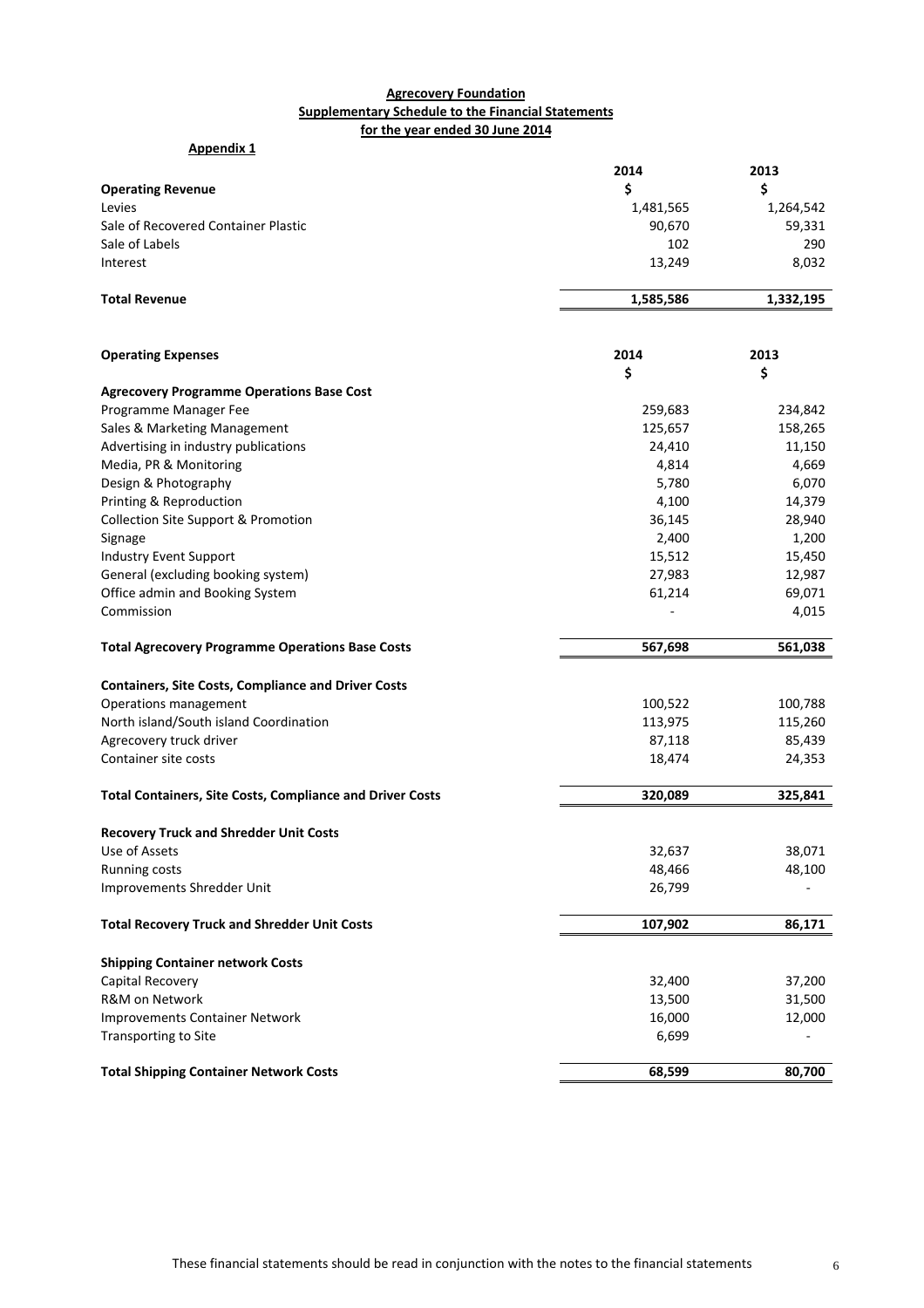## **Agrecovery Foundation Supplementary Schedule to the Financial Statements for the year ended 30 June 2014**

# **Appendix 1 Continued**

| <b>Chemicals</b>                       |           |           |
|----------------------------------------|-----------|-----------|
| <b>Event Building Activities</b>       | 12,000    | 20,018    |
| <b>Qualified Personnel</b>             | 71,892    | 70,606    |
| <b>Travel &amp; Accommodation</b>      | 2,800     | 2,800     |
| <b>3R Collection Costs</b>             | 66,164    | 31,999    |
| <b>Total Chemicals Expenditure</b>     | 152,856   | 125,423   |
| <b>Foundation Administration</b>       |           |           |
| Audit Fee                              | 2,750     | 2,750     |
| Annual Report                          | 3,300     | 3,300     |
| <b>Bad Debts</b>                       | 12        |           |
| <b>General Expenses</b>                | 696       | 1,663     |
| FFNZ Management fees                   | 80,000    | 73,006    |
| Legal                                  | 9,800     | 2,526     |
| Donations & Sponsorships               |           | 250       |
| <b>Bank Fees</b>                       | 113       | 75        |
| Meetings                               | 761       | 1,167     |
| <b>Travel Expenses</b>                 | 9,325     | 8,315     |
| Phone/Fax                              |           | 166       |
| Photocopying                           |           | 161       |
| Postage                                |           | 82        |
| <b>Total Foundation Administration</b> | 106,757   | 93,458    |
| <b>Total Expenditure</b>               | 1,323,901 | 1,272,632 |